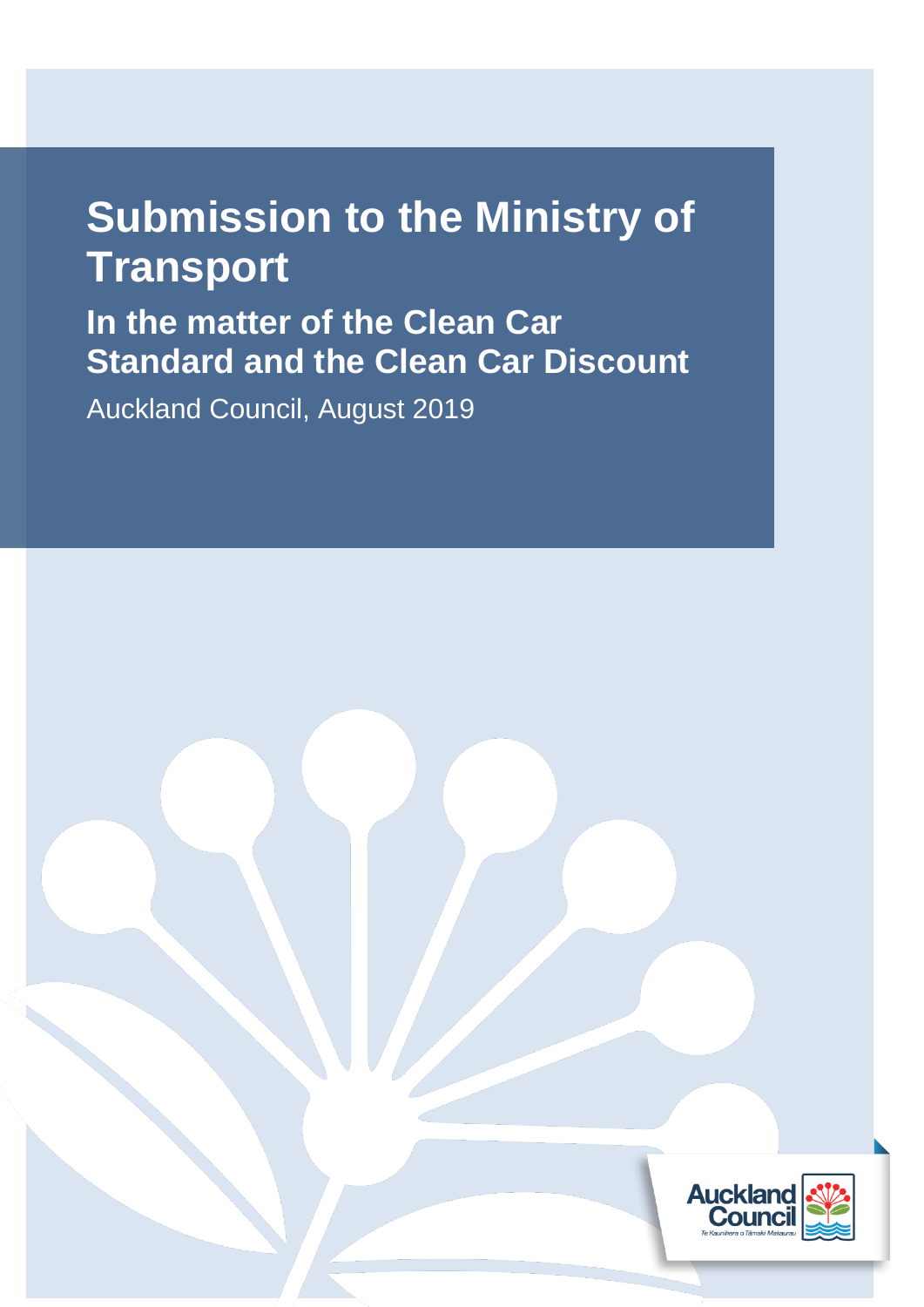## **Mihimihi**

r

| Ka mihi ake ai ki ngā maunga here kōrero, | I greet the mountains, repository of all that<br>has been said of this place,      |
|-------------------------------------------|------------------------------------------------------------------------------------|
| ki ngā pari whakarongo tai,               |                                                                                    |
| ki ngā awa tuku kiri o ōna manawhenua,    | there I greet the cliffs that have heard the<br>ebb and flow of the tides of time, |
| ōna mana ā-iwi taketake mai, tauiwi atu.  | and the rivers that cleansed the forebears                                         |
| Tāmaki – makau a te rau, murau a te tini, | of all who came those born of this land                                            |
| wenerau a te mano.                        | and the newcomers among us all.                                                    |
| Kāhore tō rite i te ao.                   | Auckland – beloved of hundreds, famed<br>among the multitude, envy of thousands.   |
|                                           | You are unique in the world.                                                       |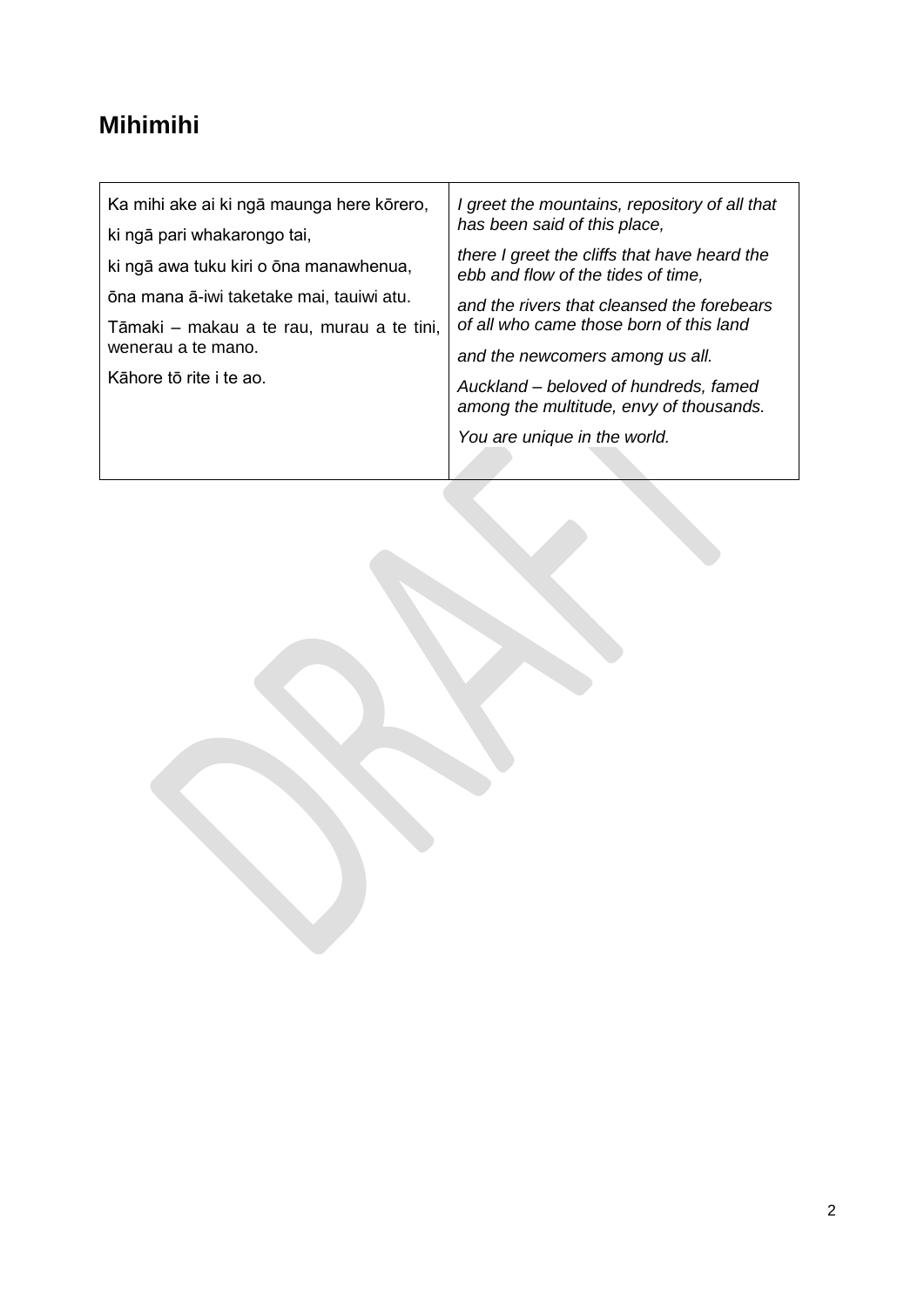

#### **Ko te tāpaetanga o te Kaunihera o Tāmaki Makaurau**

**Auckland Council Submission 7 August 2019**

#### **Title: Auckland Council Submission on the discussion paper on the introduction of a Clean Car Standard and Clean Car Discount**

Submission to the Ministry of Transport

### **Key Points**

- 1. Auckland Council strongly supports the intent of the proposed Clean Car Standard and Clean Car Discount set out in the discussion paper. Proposals such as these are integral for Auckland Council to achieve the emission reductions required for a 1.5 degrees Celsius warming limit.
- 2. Achieving this target will not be easy and will require fundamental changes to how we move around and how we live our day-to-day lives. This must also happen soon. To meet our goals our emissions must decrease rapidly in the next decade. Auckland Council is concerned that the proposals do not go far enough to meet Auckland and New Zealand's 2030 emissions reduction targets. The council seeks that:
	- the proposals be amended to the extent required to meet these emission reduction targets; and/or
	- the Government urgently introduce other initiatives to reduce vehicle emissions to the extent required to meet these emission reduction targets.
- 3. Auckland Council acknowledges that the significant changes required to meet our emissions targets may disproportionately affect certain groups, including our poorest and most vulnerable people and communities who have the least ability to respond and adapt. The council recommends that the Government not automatically discount these changes, if they are required to meet our climate goals, but consider support mechanisms, such as increased welfare support or protections, as part of a holistic package of interventions.
- 4. Because the changes needed to achieve emission targets may affect the most vulnerable the most cannot be a reason to not do what is needed. The approach must be one that meets emission targets and addresses the impacts on the most vulnerable.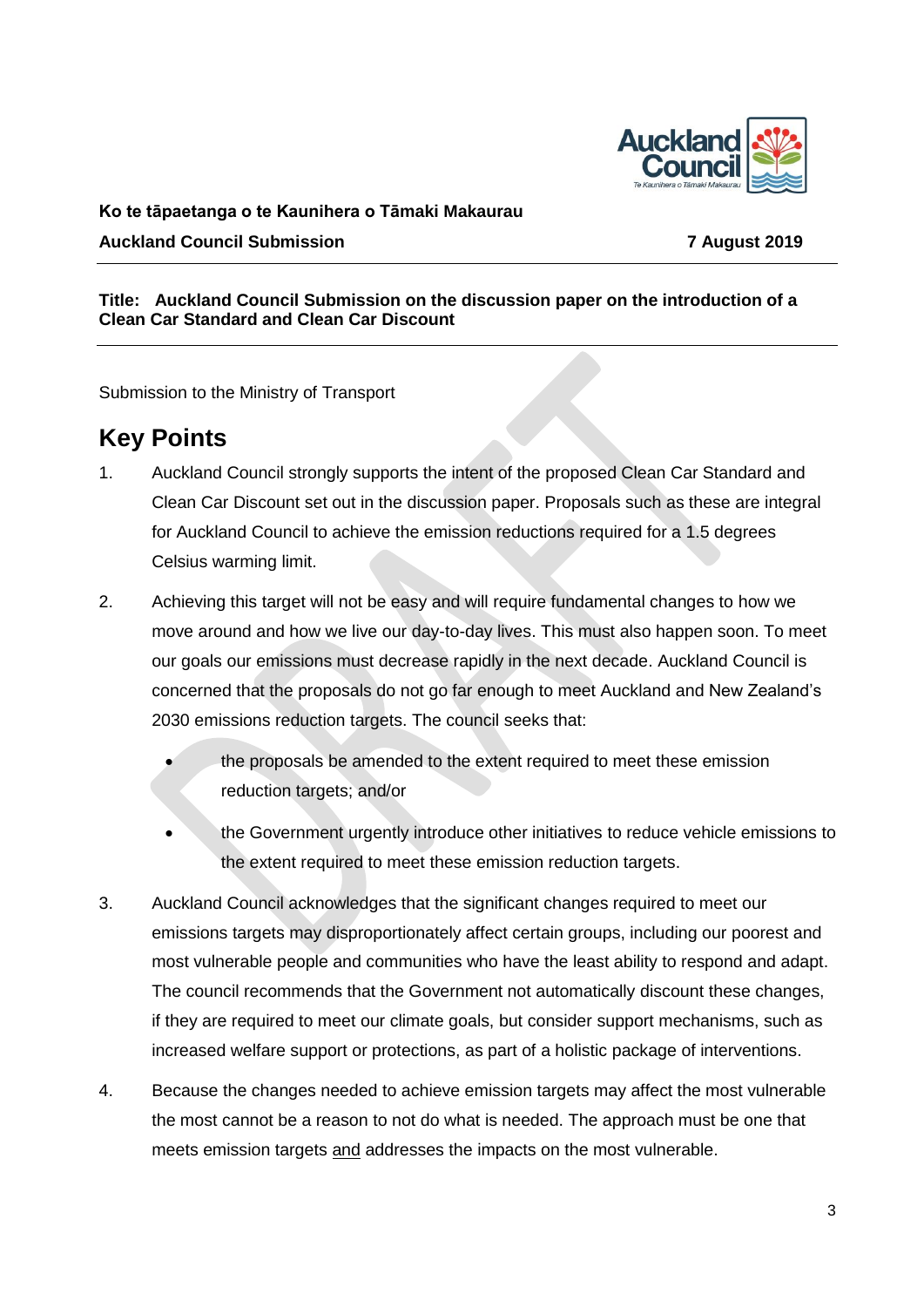- 5. Auckland Council also recommends:
	- additional initiatives that directly incentivise the purchase of zero emission vehicles.
	- an expansion of the approach to other zero emission modes of transport, in particular electric buses and bicycles.
	- continued investigation of the complementary initiatives.
	- additional sub-regional social impact assessments to understand potential impacts on Māori, rural households and lower income households in Auckland.

### **Introduction**

- 6. Auckland Council would like to thank the Ministry of Transport for the opportunity to provide feedback on the Clear Car Standard and Clean Car Discount to address light vehicle emissions. Auckland Council's submission is based on the strategic goals and commitments of the Auckland Plan 2050 and the draft of Te Tāruke-ā-Tāwhiri: Auckland's Climate Action Framework (ACAF), which is currently out for public consultation.
- 7. In November 2018, Auckland Council recommitted to its membership of C40 and joined 94 international cities taking bold action against climate change. This committed the Auckland region to progress towards limiting the increase in temperature from climate change to within 1.5 degrees Celsius above pre-industrial levels. This commitment, and the council's recent declaration of a Climate Emergency, highlights the urgency required to transition Auckland towards a net zero carbon future. We recognise the importance of the proposal for a Clean Car Standard and Clean Car Discount for achieving Auckland's greenhouse gas emissions reduction targets.
- 8. ACAF was endorsed for public consultation (ENV/2019/71) in June 2019. This document outlines a pathway to align with the C40 1.5 degrees Celsius warming limit while ensuring Auckland is prepared for future climate challenges.
- 9. ACAF has been developed with collaboration and partnerships across sectors, including central government. For central government this has included a collaboration agreement, a seat at the working group table throughout framework development and refinement, agreed workstream alignment, key involvement in major events like the Auckland Climate Symposium and co-resourcing like secondments.
- 10. The framework has 11 key moves, including one that focuses on the delivery of clean, safe and equitable transport options. This key move emphasises the importance of both a shift towards public transport and active modes, and an increase in the percentage of electric and zero emission vehicles on Auckland's roads.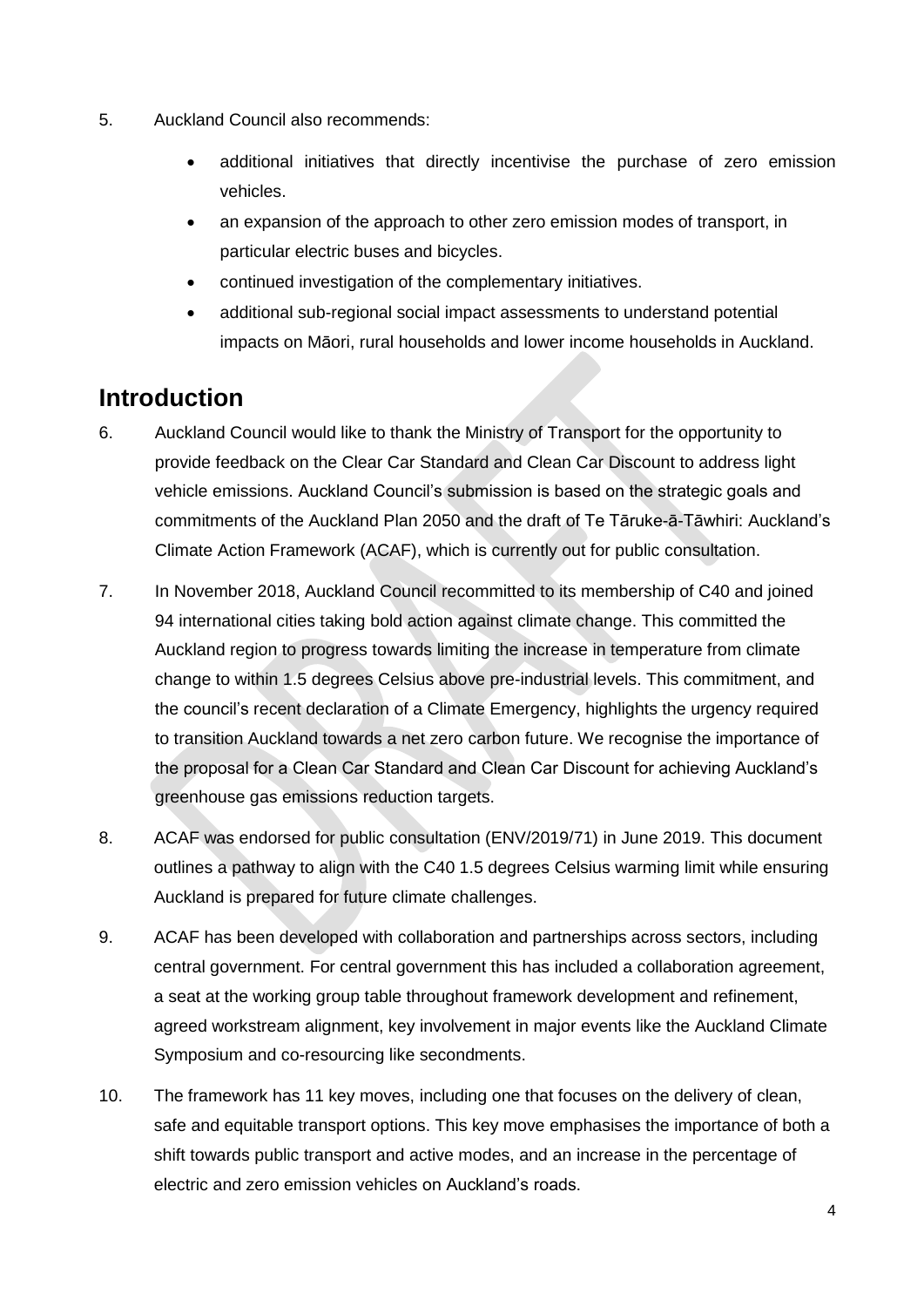- 11. Transport related emissions make up 43.6<sup>1</sup> per cent of Auckland's total emissions. This makes the transport sector the largest contributor to greenhouse gas emissions in the Auckland region. On-road transport accounts for 86.1 per cent of transport emissions (37.6 per cent of total emissions), with private cars and light commercial vehicles responsible for the majority. As a proportion of total emissions, Auckland's transport related emissions are more than double that of New Zealand, where transport accounts for 20 per cent of total emissions.
- 12. Low and zero emission technologies already exist to reduce emissions in the transport sector. This is not the case for all sectors and some sectors may need to rely on future advancements in technology and innovation to significantly reduce emissions. It is therefore important that the transport sector rapidly adopts low and zero emission technologies to support the delivery of our climate commitments.
- 13. While large-scale uptake of zero emission vehicles is an important part of a future climatecompatible transport system, ACAF acknowledges that the price of electric cars is currently too high to be affordable for everyone. In the July 2019 submission to the Climate Change Response (Zero Carbon) Amendment Bill, Auckland Council advocated for a stronger emphasis to be placed on a just transition to a net zero future. It is essential that all Aucklanders are supported and able to participate in this transition. To this end we welcome the proposals set out in the discussion document to incentivise the uptake of electric vehicles (EVs) through discounting and other financial mechanisms.
- 14. Auckland Council strongly supports the intent of the proposals set out in the discussion paper. However, we are concerned that the proposals do not sufficiently support central and local government obligations in respect of emissions reductions and global warming limits. Bold action is required if we are to reverse recent increases in transport related emissions<sup>2</sup> and achieve the kinds of reductions necessary to keep global warming to a 1.5 degrees Celsius limit.
- 15. Below, we expand on our concerns and outline improvements we believe should be made to ensure the proposals delivery of emission reductions in line with the 2030 target under the Paris Agreement. We also encourage the Government to urgently consider what other initiatives may be required to meet these targets. Our response also addresses the social impacts, impacts on Māori and additional considerations.

<sup>1</sup> Xie, S (2019). Auckland's greenhouse gas inventory to 2016. Auckland Council technical report, TR2019/002

 $2$  Xie, S (2019). Auckland's greenhouse gas inventory to 2016, Figure 2-5. Auckland Council technical report, TR2019/002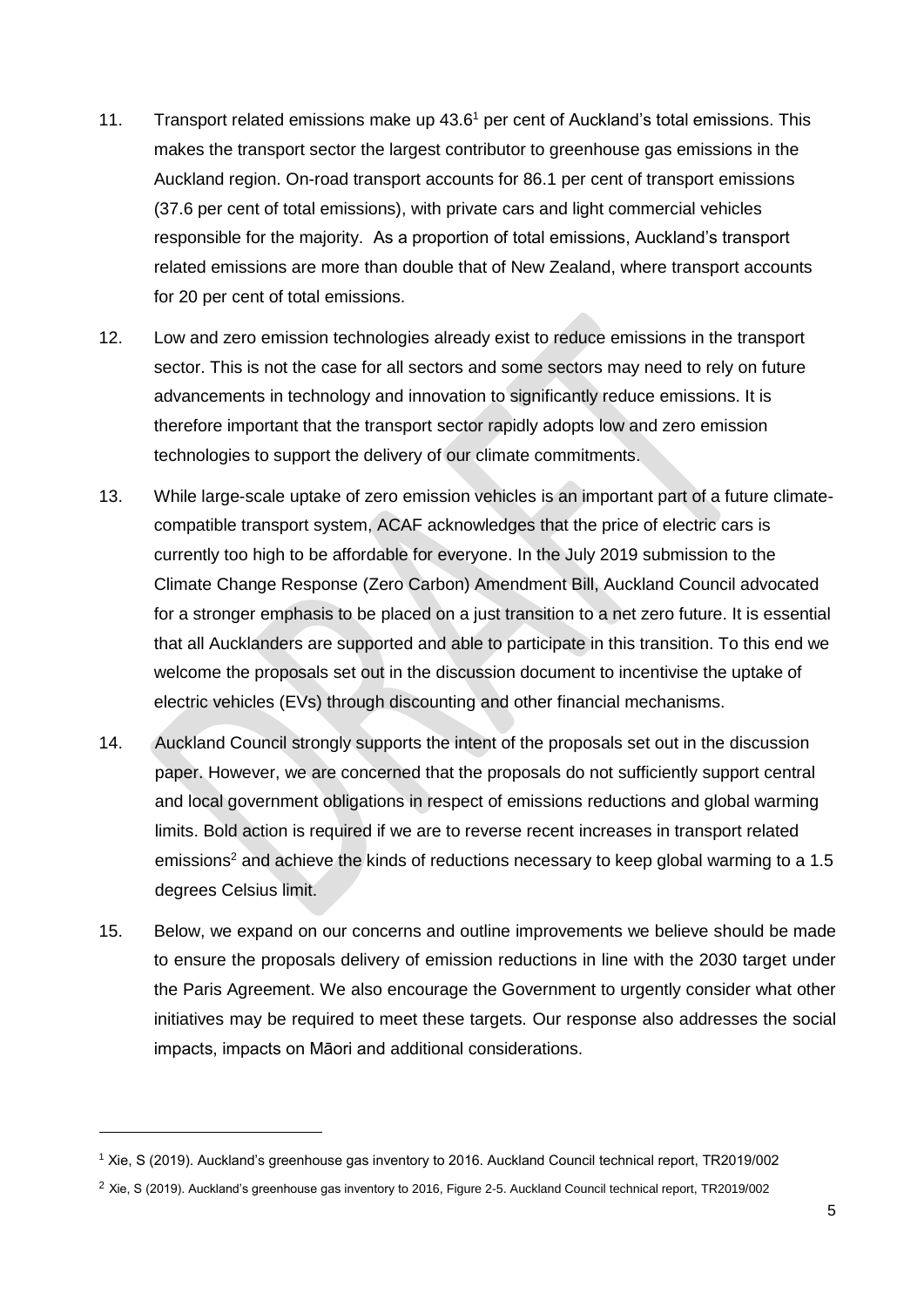### **Our response to the Clean Car Standard and Clean Car Discount**

### *Auckland Council supports the introduction of a Clean Car Standard and Clean Car Discount*

- 16. Auckland Council supports these and any other proposals which will improve average vehicle fuel efficiency and encourage the purchase of electric and zero emission vehicles. These moves are essential to achieving Auckland's and New Zealand's climate change objectives.
- 17. With our declaration of a climate emergency and our commitment to reducing our emissions to net zero by 2050, Auckland Council has been clear on the urgency for action on climate change and the need to affect significant change now or risk widespread social, cultural, environmental and economic catastrophe.
- 18. As the transport sector is the largest contributor of emissions in the Auckland region, changes to the level of vehicle emissions are critical to reducing Auckland's overall greenhouse gas emissions.
- 19. The council and Auckland Transport are working together to provide cleaner modes of transport as an attractive and realistic alternative to the private vehicle and are in the longerterm process of creating a more compact urban form to reduce the need to travel. However, any reduction in emissions as a result of this mode shift will likely constitute a small portion of overall emissions reductions.
- 20. Most of the reductions in Auckland's vehicle emissions will need to come from a massive increase in the number of electric and zero emissions vehicles combined with an increase in the fuel efficiency of the remainder of the fleet.
- 21. While Auckland Council has taken a leadership role in the development of ACAF, the goal of net zero is not its sole responsibility and cannot be achieved by it acting alone. This is especially true regarding vehicle emissions, as responsibility for the setting of vehicle emission standards and the ability to offer financial incentives to purchase more efficient or zero emissions vehicles rests with central government.
- 22. The council therefore supports the introduction of a Clean Car Standard and Clean Car Discount as integral to achieving the emissions reduction required for a 1.5 degrees Celsius warming limit.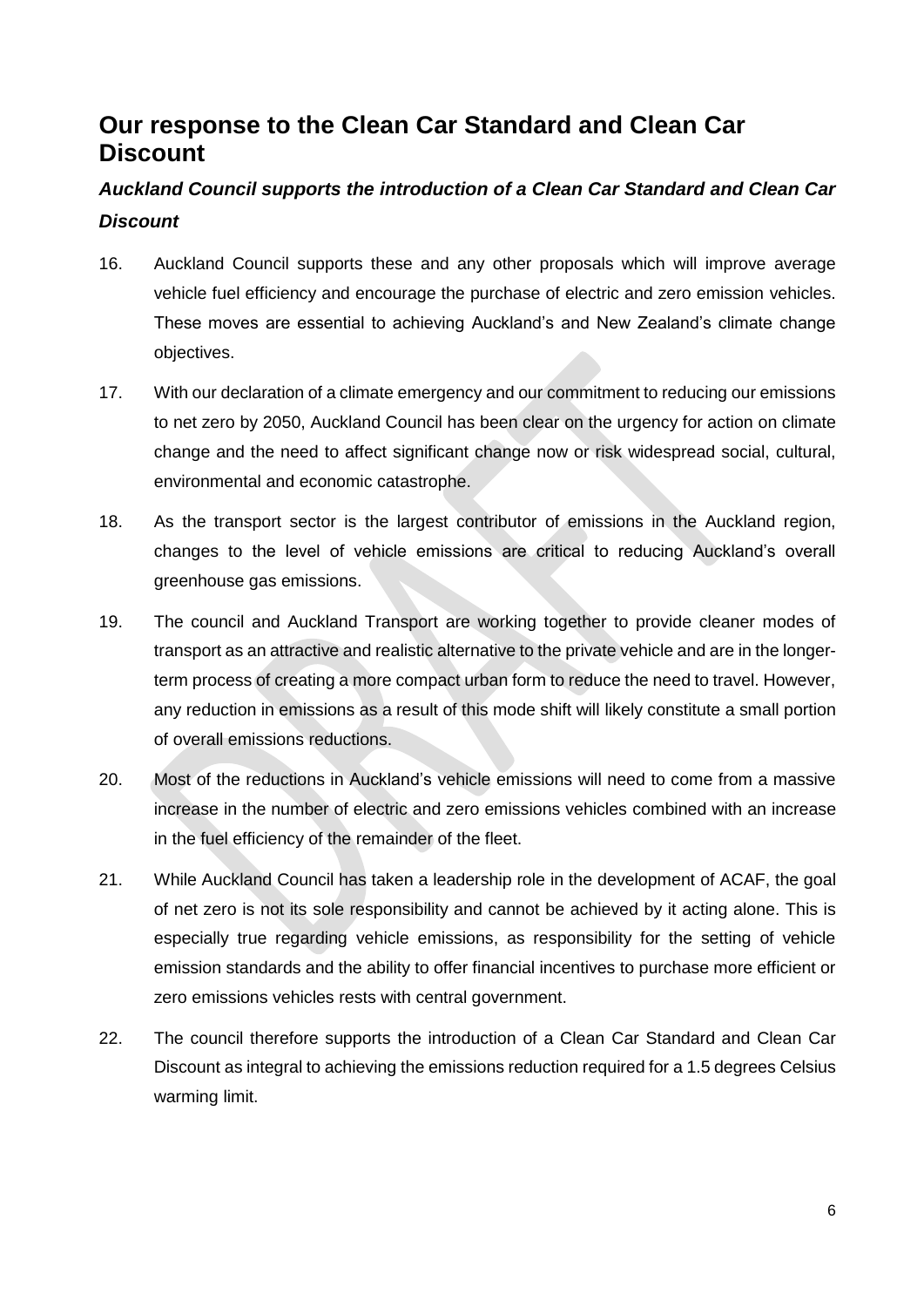*Auckland Council seeks that the proposals be amended to the extent required to meet New Zealand's 2030 target level of emissions reduction or, if this is not possible, urgently introduce other initiatives to meet these targets*

- 23. While Auckland Council strongly supports the introduction of methods to reduce light vehicle emissions we are concerned that the proposed policies do not go far enough and will not deliver the emission reductions required to achieve the 2030 target under the Paris Agreement.
- 24. To achieve Auckland Council's goal of reducing our emissions and limiting temperature rise requires near immediate, substantial change. Despite the benefits of the proposals outlined in the consultation material it is unlikely that the proposals will deliver sufficient change to adequately support limiting temperature rise change to 1.5 or even 2 degrees Celsius.
- 25. As admitted in both the cabinet paper and regulatory impact statement, released as part of the consultation, the proposals will not achieve the 2030 target level of emissions reduction until 2037<sup>3</sup>.
- 26. This would be of less concern if there was more time to implement further changes following the introduction of the initial schemes. Yet, with these schemes not being planned to be implemented until 2022 at the earliest, there is little ability to make further, later changes in time to achieve Auckland's and New Zealand's 2030 targets.
- 27. As noted in the consultation material, decisions made now in relation to motor vehicles will have implications for the next 20 years. Failing to generate enough change in the next decade will make the challenge of achieving our 2050 target's much harder, more disruptive and more expensive.
- 28. Auckland Council therefore request that amendments be made to the proposals to the extent required to meet New Zealand's 2030 target level of emissions reduction.
- 29. Auckland Council also requests that if the Government does not believe they can meet these targets through these proposals alone, they urgently introduce other initiatives to reduce vehicle emissions to the extent required to meet these emission reduction targets. The council is aware that changes to the proposals or the introduction of new initiatives may increase the scale of impacts on certain groups, but believes the Government has the mechanisms available to mitigate these impacts (a point expanded on in paragraph 48 below).

<sup>&</sup>lt;sup>3</sup> Cabinet Paper: Moving the Light Vehicle Fleet to Low-Emissions: Agreement to consult on a vehicle fuel efficiency standard and a feebate scheme; and Regulatory Impact Statement: Moving to a low emissions light vehicle fleet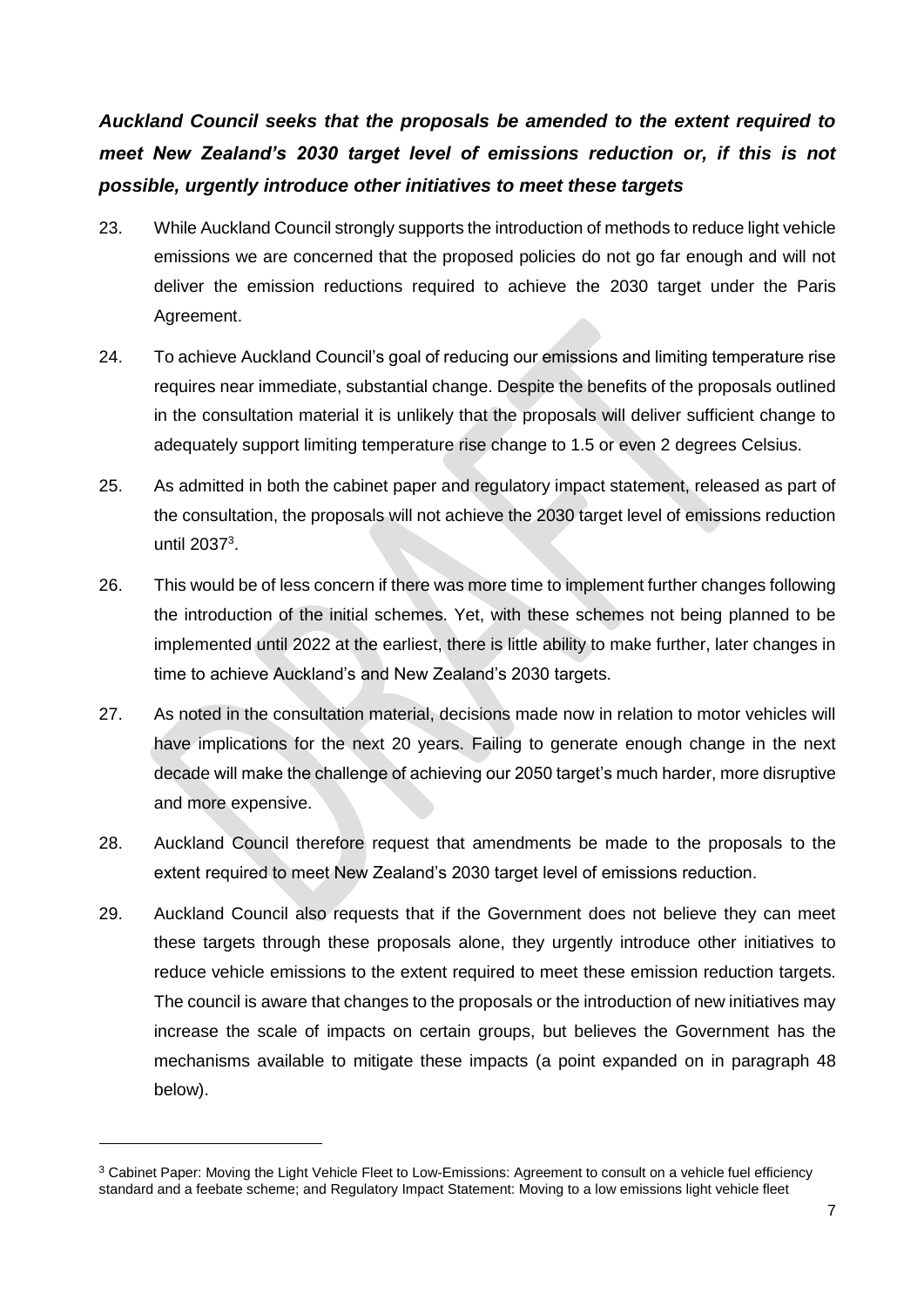#### *Clean Car Standard (fuel efficiency standard)*

- 30. **Auckland Council supports the introduction of a light emissions vehicle standard but advocates for a more ambitious response**, as outlined below.
- 31. **Auckland Council is concerned that the average emissions target of 105 gCO2/km is not low enough to meet the region's and New Zealand's climate commitments.** We understand that the 105  $qCO<sub>2</sub>/km$  limit is aligned to the Australian Government report "Improving the efficiency of new light vehicles" findings<sup>4</sup>, however, this is a weaker limit than the European Union, Canada, and Japan<sup>5</sup>. The Australian Government's report analysed three different limits, 105  $gCO<sub>2</sub>/km$ , 119  $gCO<sub>2</sub>/km$  and 135  $gCO<sub>2</sub>/km$ , indicating that the lowest limit investigated was adopted. There are standards in approximately 80 per cent of the global light vehicle market to incentivise manufacturers to supply low emission vehicles, and it is likely that the global supply of new vehicles will become increasingly compliant with these international targets<sup>6</sup>. New Zealand is currently behind most international countries with an average of 180 gCO<sub>2</sub>/km, and bold action is required to rapidly improve this. As the Ministry has identified, even with the successful implementation of this proposal New Zealand will overshoot it's 2030 emissions reduction target by 7 years. This is clearly of considerable concern. Auckland Council seeks that the government set lower emissions limits which will achieve it's 2030 Paris Agreement target.
- 32. **Auckland Council is concerned that the exemption of people who import three or less vehicles from the clean car standard can lead to loopholes** that could still allow for high cumulative numbers of higher emission vehicle imports. The total number of vehicles in New Zealand that are sold by suppliers who currently import three or less cars per year is unclear. If this number accounts for a significant share of imports, it is important that all loopholes that could be created by the exemption are removed.
- 33. **Auckland Council encourages the Government to adopt as short a phase in timeframe as possible and opposes any increase to the phase in period.** As outlined above the council is concerned that the proposals will not achieve New Zealand's emissions reduction targets. One way to improve emissions reductions from the proposals would be to introduce them as quickly as possible. All possible efforts should be made to bring the introduction date forward and shorten the phase in period.

<sup>4</sup> "Improving the efficiency of new light vehicles", Ministerial Forum on Vehicle Emissions, December 2016

<sup>5</sup> "CO2 Emissions Standards for Passenger Cars and Light-Commercial Vehicles in the European Union", International Council on Clean Transport, January 2019

 $^6$  "Improving the efficiency of new light vehicles", Ministerial Forum on Vehicle Emissions, December 2016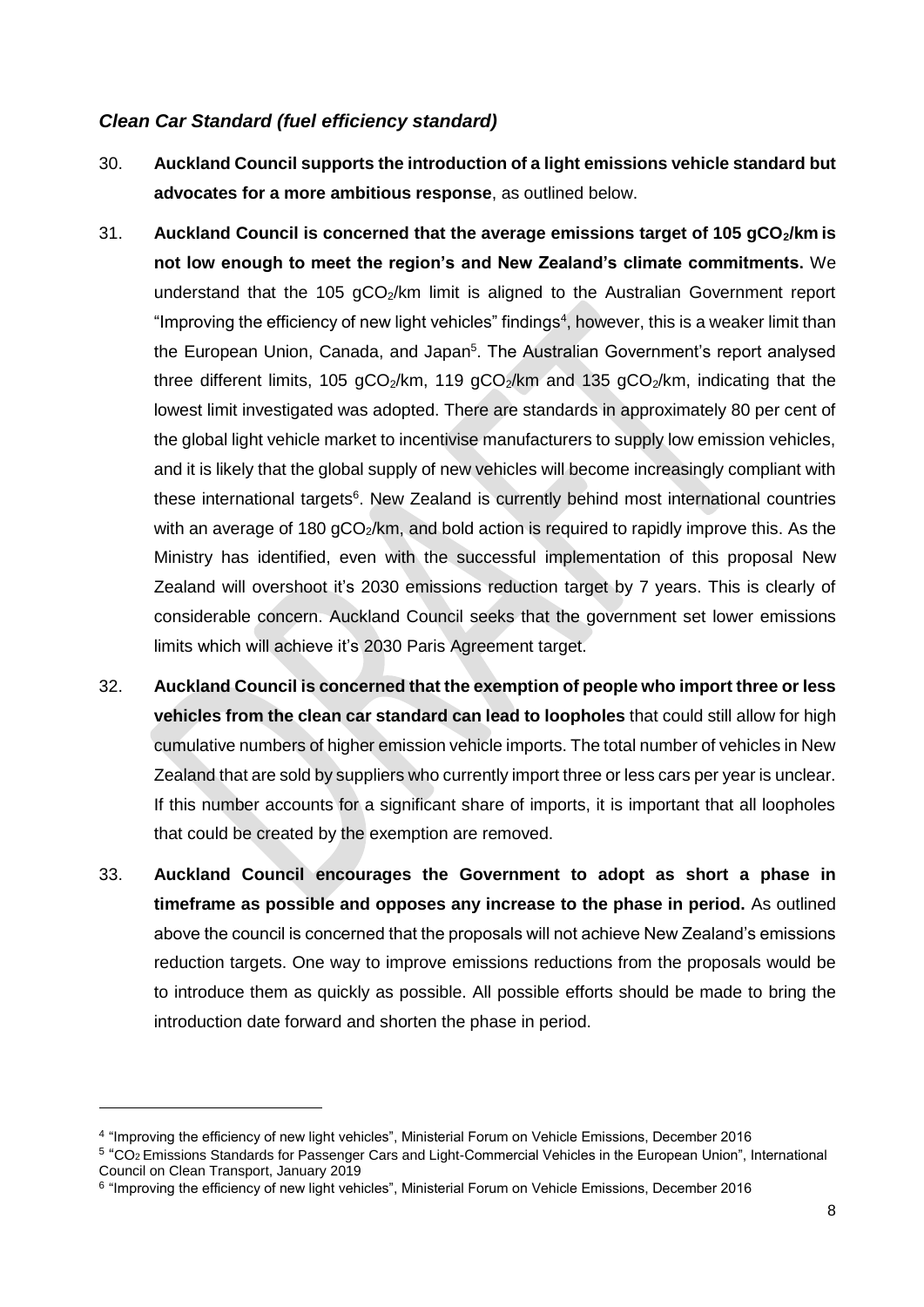- 34. **Auckland Council supports a penalty scheme for non-compliance with the emissions target and for misreporting data.** In order to ensure compliance, we recommend that the rate of penalties should be higher than the potential revenues that suppliers could make by not complying with the emission target.
- 35. **Auckland Council has concerns about the flexibility given to suppliers in meeting their emission targets.** We understand that a degree of flexibility can be beneficial for the transition stage. However, we believe that too much flexibility is given in the banking mechanism that allows over-achievement of an annual emission target to be used to cover under-achievement in the three years to follow. Auckland Council is concerned that this timeframe may not drive commercial behaviour in line with the vehicle emission target. We recommend that flexibility of the mechanism should be limited to allow banking of emission savings only possibly within one year following the year of over-achievement, instead of the following three years.
- 36. Auckland Council is strongly **supportive of the alignment of this proposal with the Climate Change Response (Zero Carbon) Amendment Bill**. We support the inclusion of future light vehicle emissions targets within the Climate Change Commission's role, and for this advice to be implemented by the Ministry of Transport.
- 37. **We support the sanction of disqualification from being a registered motor vehicle dealer if a supplier deliberately attempts to evade meeting annual targets**. Compliance of suppliers is critical to ensure the success of the proposed emissions standard. Auckland Council believes that the sanction of disqualification from being a registered motor vehicle dealer will be effective in driving behaviours in line with the vehicle emissions standard.
- 38. **Auckland Council supports the amendment of the Fuel Consumption Information Rule** that limit vehicle import to those vehicles tested to the Worldwide Harmonised Light Vehicles Test Procedure (WLTP), the New European Drive Cycle (NEDC) and the Japanese JC08 standard. We also **support the adoption of the WLTP** as an international unified measure for the assessment of new imported vehicles to ensure valid comparison of vehicles. The adoption of WLTP will also simplify the comparison between vehicles as administration and training for vehicle analyses can be condensed for one single testing method.
- 39. **We support setting stronger future emissions targets beyond 2025**. While we are aware that the effects of technological changes and market uptake in the future are uncertain, **we strongly recommend that minimum targets are set for each of the periods beyond 2025** in line with the commitments under the Paris agreement. We support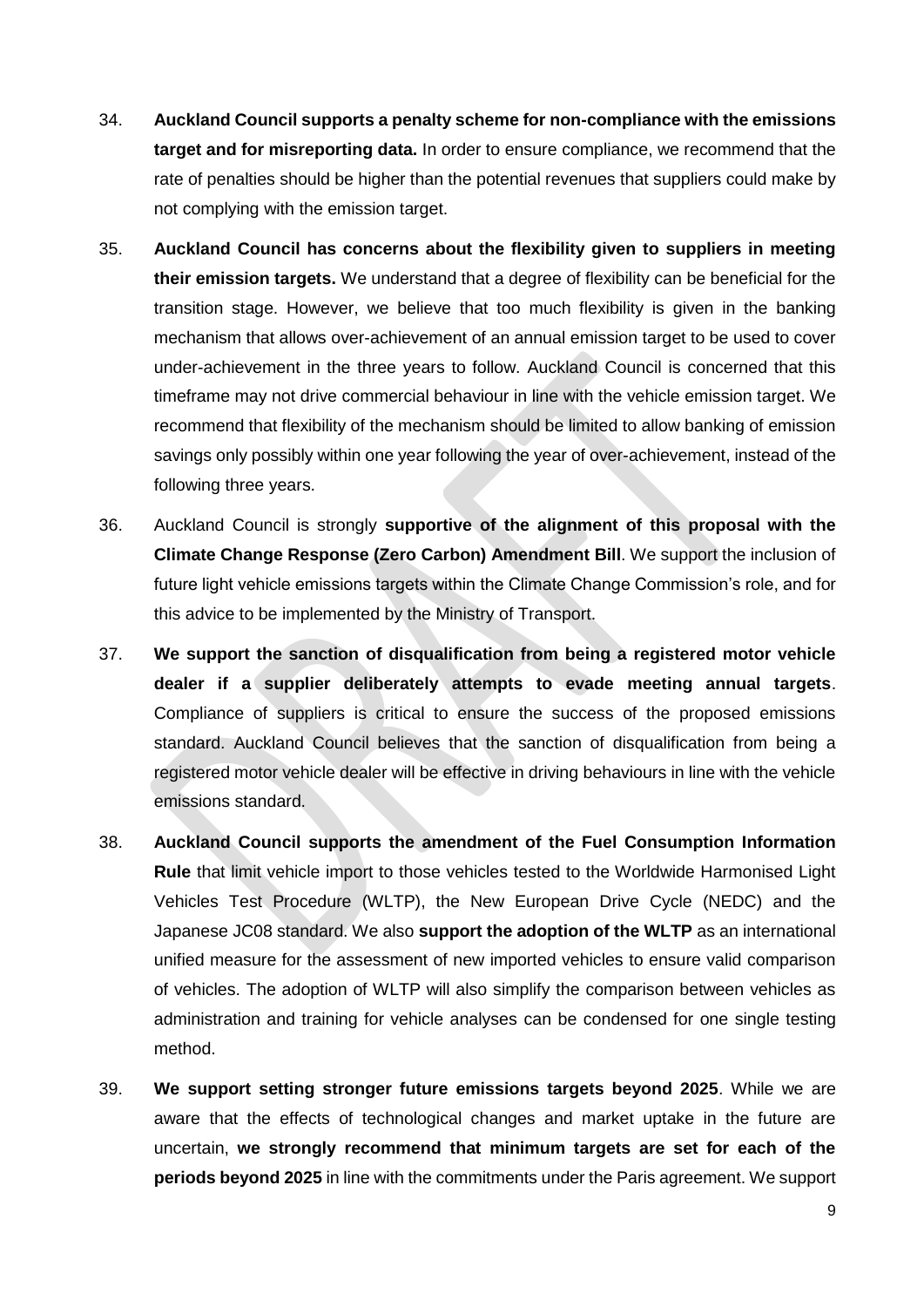the alignment of the 5-yearly emission targets for the clean vehicle standard with the timeframes of the emissions budgets set by the Climate Change Commission.

#### *Clean Car Discount (Feebate scheme)*

- 40. **As outlined in paragraph 13, Auckland Council is concerned that the average 105 gCO2/km is not in line with limiting climate change to 1.5 degrees Celsius temperature rise**. To deliver this target, the average emissions target for light vehicles needs to be significantly lower, in line with other countries.
- 41. Auckland Council supports the feebate scheme, however it is **concerned that there is financial compensation for purchase of vehicles above the 105 gCO2/km target.** We acknowledge the top 10 preferred models from 2017 mainly fall within the zero-band width, and that it is important to incentivise on the lower emission versions of these models. However, we would like for the zero-band width to be extended out to the 106 to 120 gCO<sub>2</sub>/km range and use the money that would have been used for incentivisation of the higher emitting cars to further subsidise low emission vehicles. It is important to acknowledge that the cars purchased under this scheme are likely to be on the roads for around 19 years, and we need to reduce our reliance on a high emitting fleet as urgently as possible.
- 42. Emissions modelling completed to inform the development of ACAF indicates that within a decade 50 to 60 per cent of new car sales in Auckland are likely to need to be zero emission to align with a 1.5 degrees Celsius warming pathway. Auckland Council will utilise its position to support this transition, however this specific action is outside of local government's mandate. Bold leadership is critical for successful implementation of ACAF. **Auckland Council recommends additional initiatives that directly incentivise the purchase of zero emission vehicles to ensure substantial reduction of vehicle emissions**.
- 43. **We encourage a transparent, long-term forecasting on the price shift of the Clean Car Feebate Scheme.** We understand that it is likely for the Climate Change Commission to include future progress of the feebate scheme in the release of the five-year emissions budget. It is important that there is open communication around the future of the scheme. This would enable several benefits, including early adoption of low emission vehicles to maximise the incentivisation pay-off, while also acting as a deterrent to purchase highemission vehicles for future increased penalties. Long-term price forecasting will enable people to account for the lifetime of their vehicle (depending on how long they intend to own the car). It also could act as a motivator for people to upgrade to a more sustainable vehicle early, when the incentivisation is higher.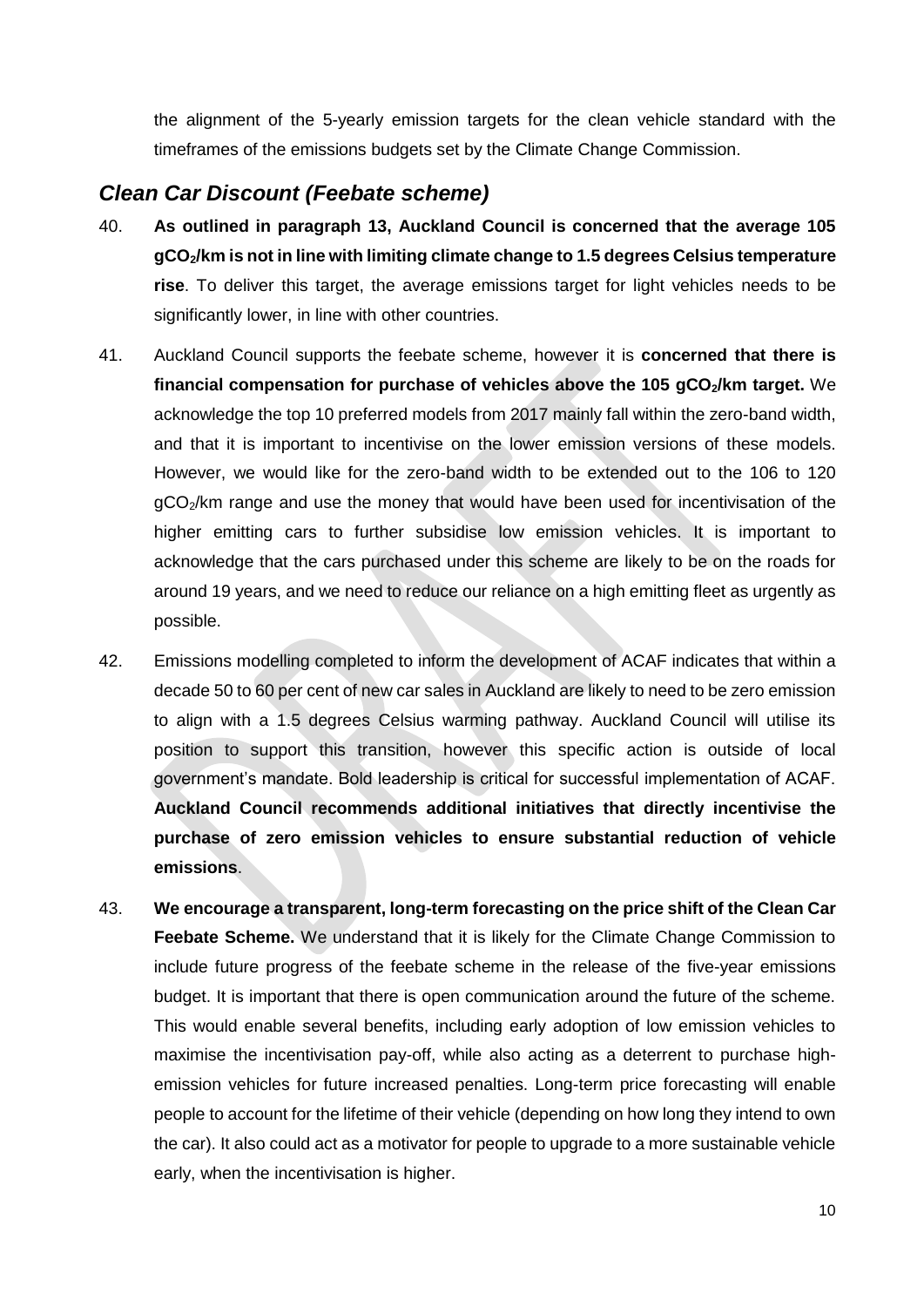- 44. **We support the discount at car sale, and the mechanisms in place to prevent people from cheating the system.** We support the emphasise on ensuring that the prices and discounts are separated to reduce the hiking of prices and would like to see additional method to ensure that the buver gets the benefits of the scheme.
- 45. As mentioned earlier, the cars that are purchased now will likely be on the roads for the next 19 years. In response to this, is very important to **prioritise the investments into zero emission vehicles**. While the scheme does provide larger benefits for the purchase of zero emission vehicles, it would be good for there to be additional direct incentives to zero emission vehicles.

#### *Additional considerations*

#### **Social impacts**

- 46. The Ministry undertook national-level social impact assessments for both proposals to understand their impacts on lower income households. The assessments note that there are **short-term impacts to low income households in terms of vehicle price and choice, but that these impacts could be mitigated by buying vehicles from the domestic second-hand market or buying low emissions vehicles**. The assessments also note that there are plans for finer-grained sub-regional social impact assessments to be undertaken at a later stage, without any specific deadlines.
- 47. There is a lack of information on the likely behavioural responses of vehicle buyers and importers, and the flow-on impacts onto the domestic used cars market, especially at the regional and sub-regional levels. Better understanding of both proposals' impacts on Auckland communities is required, particularly for lower income households, rural households and Māori. **Auckland Council recommends that a sub-regional, Aucklandfocused social impact assessment is undertaken as soon as possible to inform decision-making.** It may be possible for Auckland Council to assist the Ministry with the analysis if required.
- 48. While this assessment can help identify impacts on particularly vulnerable groups and ensure any actions taken are designed as much as possible to avoid or mitigate them, the council recognises that it may not be possible to do so completely. To achieve our climate targets will require substantial changes in the way we live and certain actions may need to be taken which are regressive or have some negative impacts on particular groups. These actions should not be automatically discounted, as to do so may mean we cannot make the changes as a society required to meet our climate goals. In these cases, other support mechanisms, such as increased welfare support, or protections need to be considered as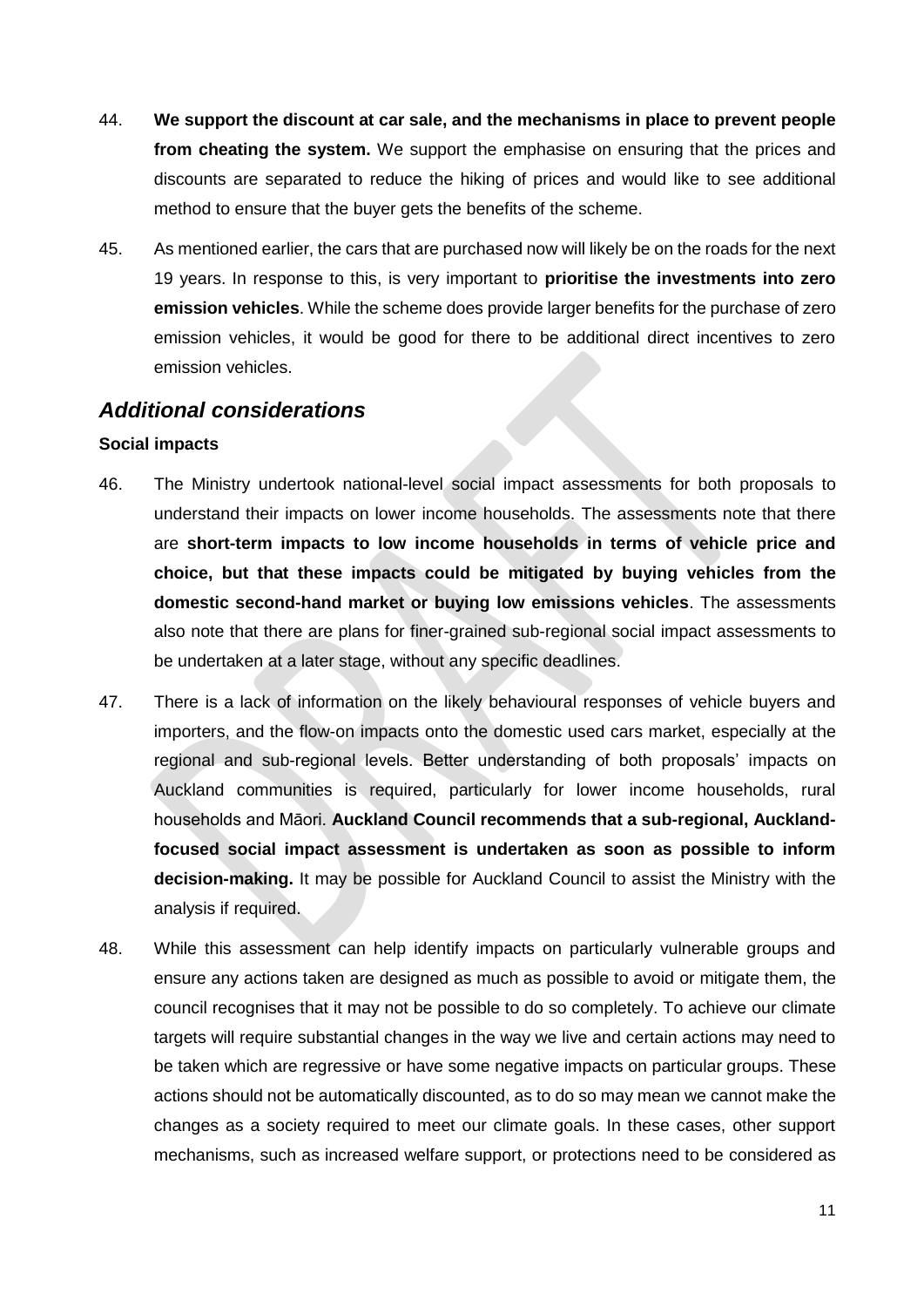part of a wider package of actions. **These support mechanisms are available to the Government and we encourage them to use them if necessary**.

- 49. The council also recognises the potential impacts on those who require specific vehicles for work, such as utes. For this type of vehicle there may be no affordable low emission model with the required functionality on the market at present. Manufacturers are investing in the development of electric utes, however it is uncertain when these will be available on the New Zealand market. While the proposals must be designed to achieve their objective of emissions reductions in line with New Zealand's commitments, we encourage the Ministry to remain cognisant of this situation and its potential impact.
- 50. Auckland Council supports the use of complementary initiatives to mitigate against the negative impacts of the proposals on communities, and to enable all Aucklanders to benefit fully from the proposed discounts. This includes second-hand electric vehicle leasing schemes and expanding the discounts to cover other modes, such as e-bikes.

#### **Complementary initiatives**

- 51. **The four complementary initiatives proposed by the Ministry of Transport are necessary to support the implementation of this proposal.** This includes a focus on ensuring that there is sufficient charging infrastructure to support a fleet of zero emission vehicles. To ensure that the proposals are successfully implemented, Auckland Council recommends that progress of the complementary initiatives is prioritised.
- 52. The council also recommends that central government monitor vehicle emissions levels and **consider the introduction of vehicle emissions limits on the existing New Zealand fleet if emissions targets are not being met**. Given the average 19-year lifespan of vehicles in New Zealand, further initiatives may be required to help accelerate the turnover and replacement of higher emitting vehicles.

#### **Other low emissions vehicles**

- 53. Auckland Council would like to emphasise that **low emission light vehicles are only part of the solution to a net zero future and recommend development of a scheme or schemes that includes incentivisation for low emission buses, bikes and e-bikes.**
- 54. The proposals are limited to changing the composition of the light vehicle fleet, however additional legislation could provide a focus on electrifying public transport and increasing active alternatives. The proposal was limited to light vehicles due to lack of technology advancement in the heavy vehicle space, however there has been considerable progress in the development and use of electric buses in recent years and it is the view of Auckland Council that this constraint does not apply to buses. Similar to the light vehicle scheme, **we**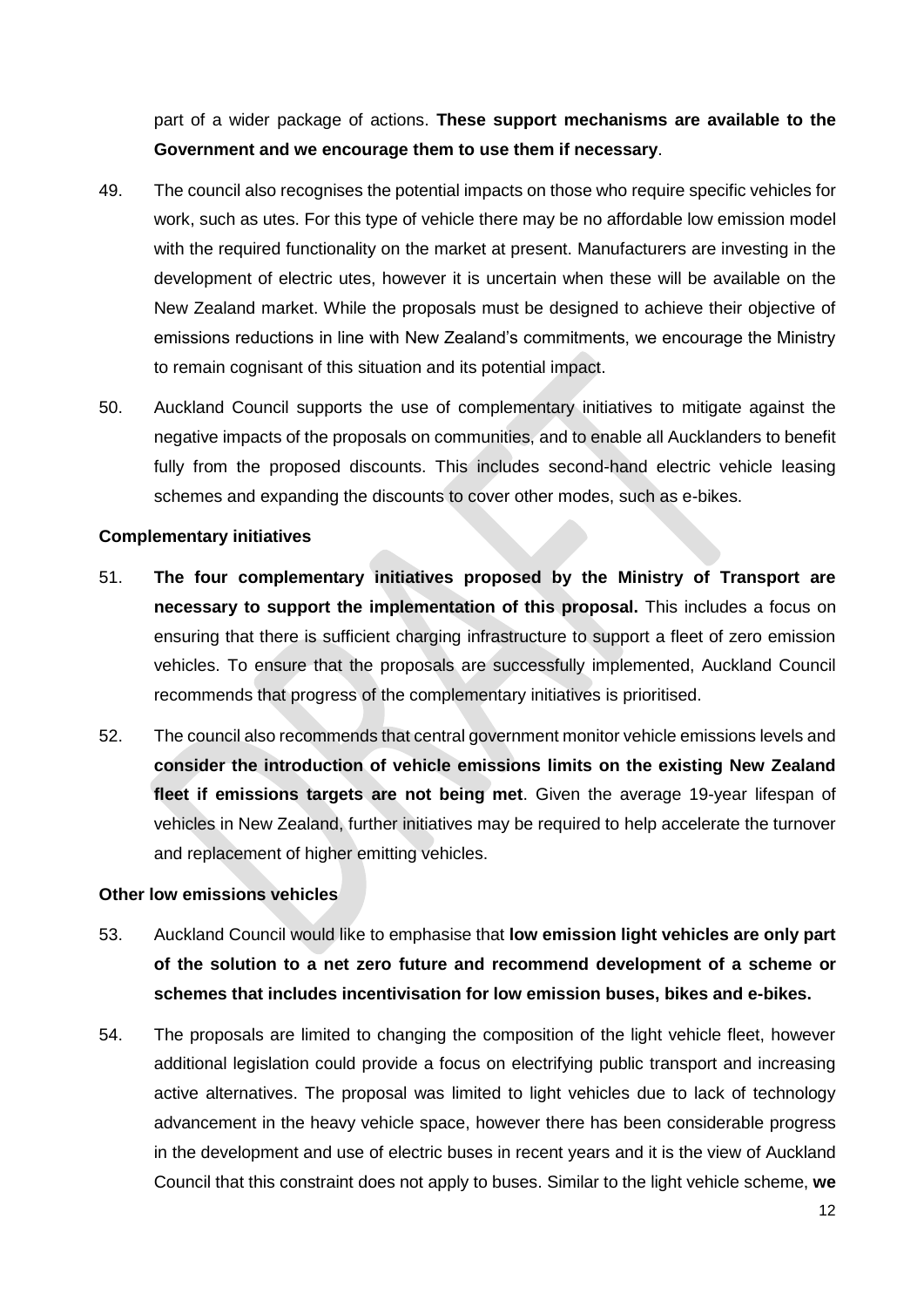### **recommend the introduction of a subsidy for low emission buses, which would enable a closer price parity**.

- 55. Another important area of focus is on active modes, which could remove vehicles from the roads for short trips. In New Zealand, 40 per cent of trips are less than 2 km and 68 per cent are less than 5 km, highlighting that many trips could be replaced with clean, active modes. These modes have additional benefits for Aucklanders, such as improving health levels and reducing traffic congestion, and should be considered in parallel to low emission light vehicle incentivisation.
- 56. One of the key themes adopted by the Ministry in the preparation of the Government Policy Statement on Land Transport was 'mode neutrality', which suggests that all transport options are considered when identifying the best value-for money transport solution to deliver transport outcomes. The Ministry should apply this 'mode neutral' approach to achieving the desired climate outcomes and should not limit these financial incentives to motor vehicles. Recent research released in the United Kingdom showed that the cost of saving a kilogram of  $CO<sub>2</sub>$  via schemes to boost e-bikes was less than half than the cost of existing UK grants for electric cars<sup>7</sup>. For these reasons, as well as the significant health benefits, **some form of subsidy of bikes and e-bikes, as a clean mode of transport, should be introduced**.

#### **Consultation information**

- 57. The Government has committed to greenhouse gas emission targets under the Paris Agreement. Consideration of climate change related proposals should not therefore be benchmarked solely against the business as usual position but also more importantly the emissions targets that the Government has committed to.
- 58. No analysis has been released comparing the proposals to the change required to meet the Government's climate goals. Likewise, no acknowledgement is made in any of the cost benefit assessments to the costs from climate change of not transitioning and meeting the country's climate targets in time.
- 59. There is no analysis or explanation in the primary consultation document (the LEV discussion document) as to how far the proposals will go towards meeting the Governments climate change commitments. No information has been released on possible alternative versions of proposals which go further. The only analysis of the proposals in relation to the government's climate commitments is an acknowledgment in the background documents

<sup>7</sup> https://www.bicycleassociation.org.uk/wp-content/uploads/2019/07/The-Case-for-a-UK-Incentive-for-E-bikes-FINAL.pdf